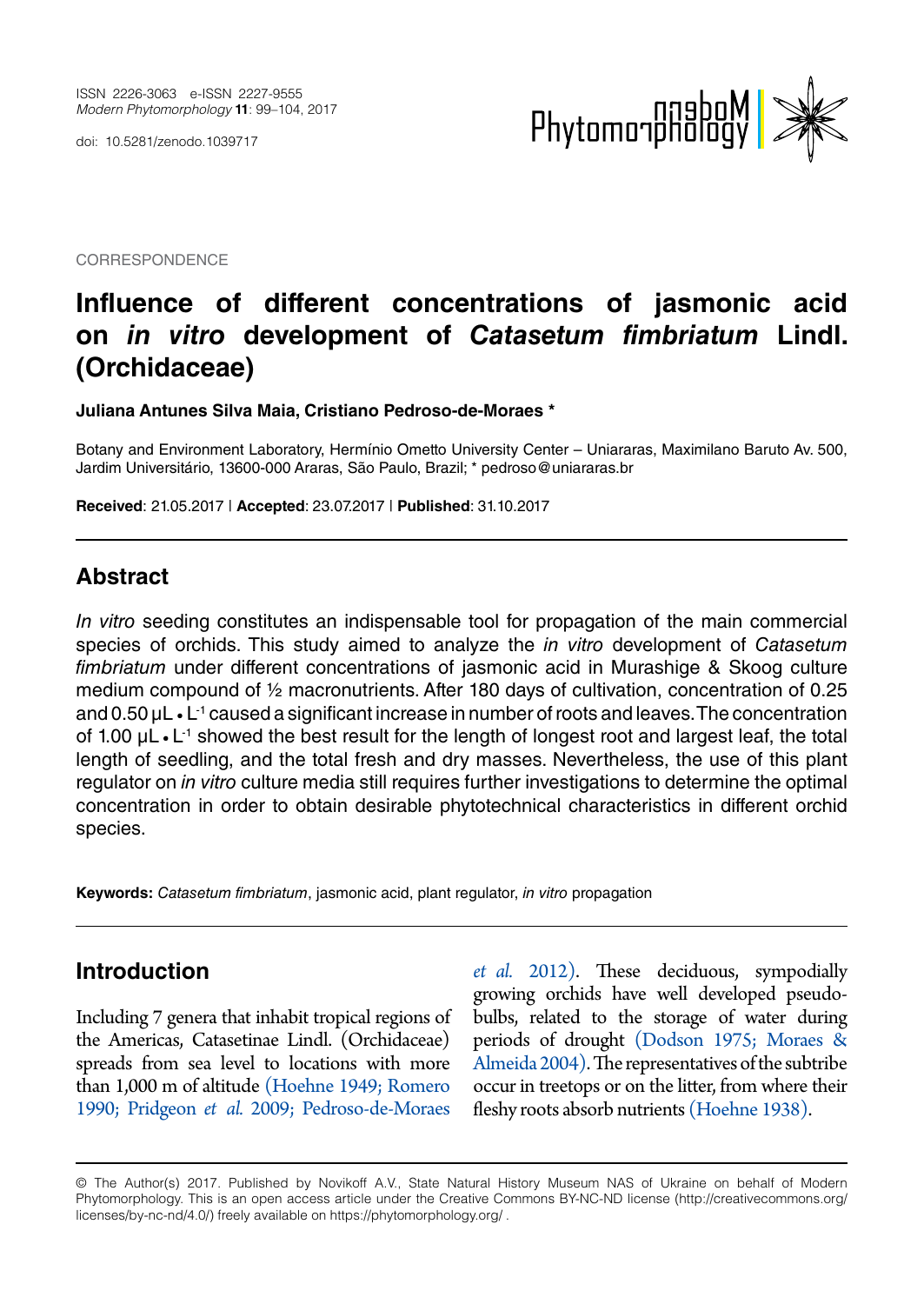The main Brazilian genus, under intense extractivism, for having species of high commercial value, is *Catasetum* Rich. ex Kunth ( Joly 1998; Pedroso-de-Moraes *et al.* 2007). It presents plants with extensive ecomorpho-phisiological specializations related to cross fertilization [\(Zimmerman 1991;](#page-5-3)  Moraes & Almeida 2004). In particular, sexual trimorphism described for flowers of subgenus *Orthocatasetum* Mansf. (Hoehne 1938) drew attention of many orchidologists (Moraes & Almeida 2004).

The genus *Catasetum* is composed of about 300 species, which can present diclinic masculine, feminine and monoclinic flowers; such floral typologies can coexist even on the same floral rachis (Hoehne 1938; [Zimmerman](#page-5-3)  [1991;](#page-5-3) [Bicalho & Barros 1998;](#page-4-1) [Pridgeon](#page-5-1) *et al.* [2009\)](#page-5-1). This fact gave rise to controversies regarding its adaptive derivational status [\(Zimmerman 1991;](#page-5-3) Moraes & Almeida 2004).

*Catasetum fimbriatum* Lindl. is a monoic species that show male and female diclinic flowers quite different morphologically from each other, as well as incomplete monoclines (Pedroso-de-Moraes 2002) are frequently visited by bumble bees (*Euglossa* sp.), which pollinate them (Cardoso 2014). The male inflorescences are more frequent, longer, with 10–15 flowers of 7–9 cm diameter, with durability between 15–30 days after anthesis, colored from green to yellow (Cardoso 2014). It has fleshy roots related to the fixation and absorption of decaying organic matter, as well as thin secondary roots related to aeration of the root system (Pedroso-de-Moraes 2002). Pseudobulbs have an average length of 12– 27 cm and a diameter of 6–13 cm. Leaves usually light green and pleated, 30–36 cm of length in average (Pedroso-de-Moraes 2002; Cardoso 2014).

*Catasetum* orchids are considered ornamental plants of great prominence in orchid culture, mainly due to the exoticism of their flowers, being used as potted plants. In addition, the high valuation on the market is due to slow metabolism of the majority of orchids, resulting the lower rates of conventional vegetative propagation and higher expenses for cultural treatment (Pedroso-de-Moraes 2000). Therefore *in vitro* propagation, whether by sowing or regenerating tissues, is actively applied to increase the production of seedlings of high genetic quality and reduction of production costs (Stancato *et al.* 2001).

There are no specific culture media suitable for particular orchid's taxa. It is difficult to explain why in certain combinations of components of environment and culture conditions one results are successful, whereas others – not [\(Ventura](#page-5-4) *et al.* [2002\).](#page-5-4) This question is even more ambiguous when analyzing data on the use of different concentrations of recently discovered phytohormones and plant regulators, such as jasmonic acid ( JA).

For jasmonates, in relation to morphophysiology, both promoter and inhibitory effects are reported on representatives of different plant groups. A number of studies were carried out to investigate its role on the regulation of several physiological processes, such as: senescence [\(Parthier 1990\),](#page-5-5) accumulation of storage proteins [\(Staswick](#page-5-6) [1992\)](#page-5-6), development of embryos [\(Wilen](#page-5-7) *et al.* [1991\)](#page-5-7) and biosynthesis of secondary metabolites [\(Facchini](#page-4-2) *et al.* 1996). Such mechanisms of action are result of alterations in gene expression [\(Reinboth](#page-5-8) *et al.* 1994).

Exogenous application of JA promotes senescence, petiole abscission, root formation, coiled tendrils, ethylene and β-carotene synthesis [\(Staswick 1992\)](#page-5-6). In addition to the promoter effects, this plant growth regulator can inhibit seed germination, and inhibit or stimulate callus growth, root growth, chlorophyll production and pollen grain germination relating from applied concentrations [\(Parthier 1990;](#page-5-5) [Vick &](#page-5-9) [Zimmerman 1986\)](#page-5-9).

In relation to the *in vitro* culture, the influence of different concentrations of JA on the development of post-germination plantlets of *C. fimbriatum* is unknown. Since, the aim of this work was to evaluate the seedling development of *C. fimbriatum* in MS medium [\(Murashige & Skoog 1962\)](#page-5-10) influenced by different concentrations of JA after 180 days of *in vitro* culture.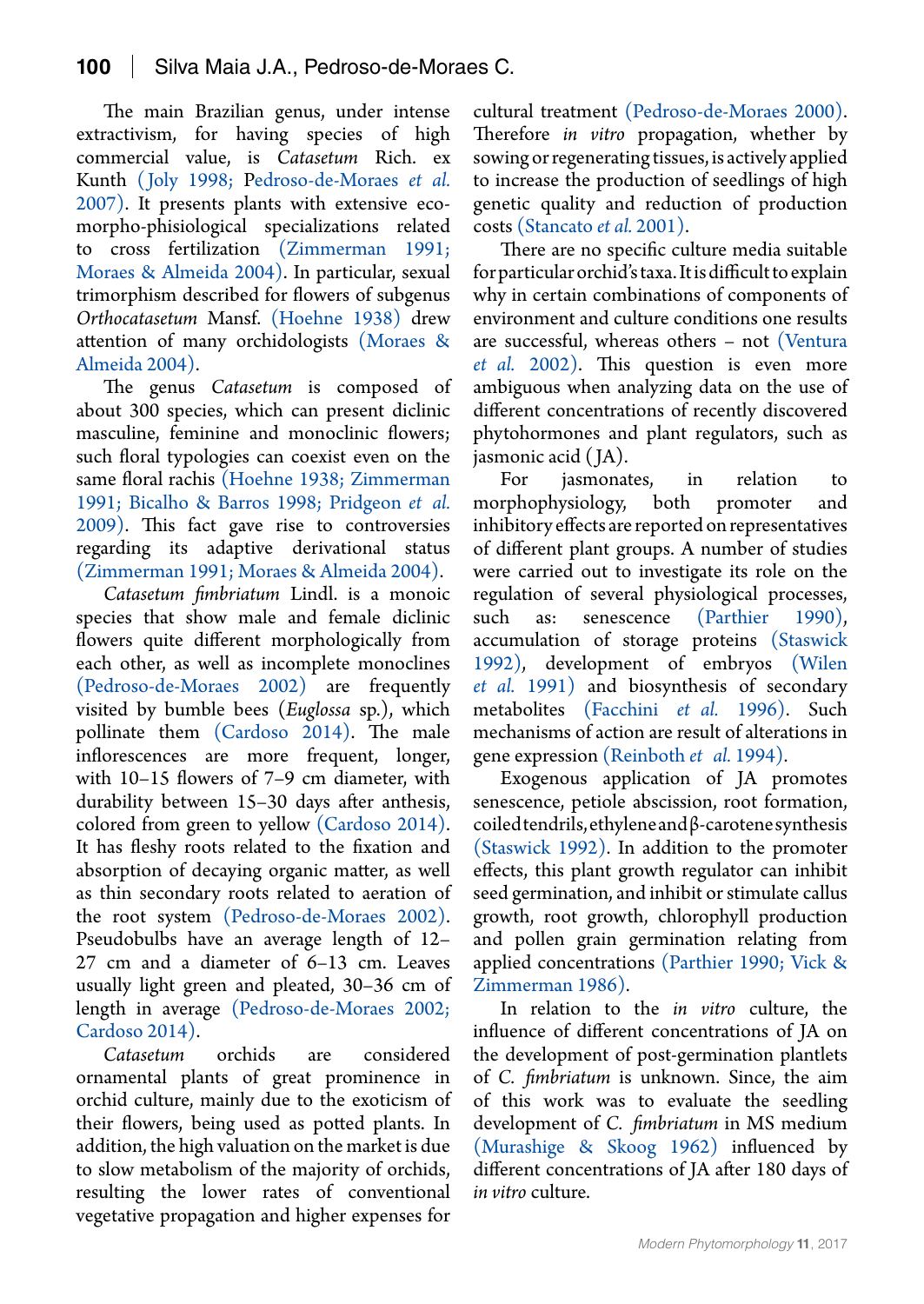# **Material and methods**

Seeds were obtained from mature plants (9 months of development) after artificial cross fertilization and were provided by the Pedroso-de-Moraes Orchidarium (Santa Cruz das Palmeiras, SP, Brazil).

For *in vitro* seeding, MS media [\(Murashige](#page-5-10)  [& Skoog 1962\)](#page-5-10) were composed of half of the macronutrient concentration, supplemented with 0, 0.25, 0.5 and 1.0 μL • L<sup>-1</sup>of JA, 1 gL<sup>-1</sup> of activated carbon and 30  $gL<sup>-1</sup>$  of sucrose, with 5.8 pH adjusted before the addition of 7  $gL<sup>-1</sup>$ of agar. Then, 50 ml of each culture medium containing the different JA concentrations were poured into four 250 ml sterilized flasks and autoclaved at 121 °C and 1 atm pressure for 20 minutes [\(Arditti & Ernst 1992\)](#page-4-3).

For disinfestation, seeds were agitated in the solution of 5% sodium hypochlorite for five minutes in centrifuge tubes. Tubes later were immersed in 70% alcohol and taken to the laminar flow chamber, where the seeds were washed four times with distilled water and deposited in the flasks containing the culture media [\(Pedroso-de-Moraes](#page-5-11) *et al.* 2009).

Four flasks were seeded by treatments with 1 g of inoculated seeds per container. The seeded flasks were sealed with a transparent or metallic plastic cap and maintained for 180 days in a climatic chamber (BOD MA 403) at constant temperature of 25 °C, under a photoperiod of 12 hours and light intensity of *cca*. 116 μmol • m-2  • s-1 (Dezan *et al.* 2012).

The following biometric phytotechnical characters were evaluated: number of roots (NR), number of leaves (NL), total length of seedling (LS), length of the largest root (LR), length of the largest leaf (LL), total fresh mass (FM) and total dry mass (DM). Total dry mass was calculated after drying of the material at 65 °C until reaching the constant dry mass [\(Dezan](#page-4-4) *et al.* 2012).

The results were processed through polynomial regression analysis using BioEstat 5.3 (Ayres *et al.* 2007). In order to select the regression model that best fits the obtained data, we considered the nonsignificance of regression deviation, the degree

of significance present for the highest order model, and finally the value of the coefficient of determination (R2 ) [\(Fernandes](#page-4-5) *et al.* 2012).

# **Results and discussion**

Number of roots under all applied concentrations was higher than in control group of *C. fimbriatum* [\(Fig. 1 A\)](#page-3-0). In general, it confirms assertion that the exogenous application of JA increases the rhizogenesis [\(Staswick 1992\)](#page-5-6). In case of *C. fimbriatum*,the addition of 0.25  $\mu L \cdot L^{-1}$  of JA to the culture medium showed the best result for NR in comparison to other concentrations. However, it also was shown that increasing concentration of JA determines the decrease of the number of roots for *Cattlianthe* Jewel Box [\(Borin](#page-4-6) *et al.* [2015\)](#page-4-6).

Application of 0.25 and 0.50  $\mu L \cdot L^{-1}$ concentrations of JA resulted in increasing number of leaves [\(Fig. 1 A\)](#page-3-0). Application of 0.50  $μL • L<sup>-1</sup>$  of JA showed the highest influence on foliar genesis. However, decrease in leaf formation occurred with the use of  $1.00 \mu L \cdot L^{-1}$ of the plant regulator, indicating a phytotoxic effect. For *Cattlianthe* Jewel Box, the addition of 0.25  $\mu L \cdot L^{-1}$  of JA to the culture medium had no statistically significant influence on the number of leaves. For this hybrid, the increase in concentrations in the culture media (from 0.50 μL • L<sup>-1</sup> to 1.00 μL • L<sup>-1</sup>) resulted in decrease of NL [\(Borin](#page-4-6) *et al.* 2015) and foliar senescence. In case of *Phalaenopsis* Blume, addition of 0.25  $\mu$ L • L<sup>-1</sup> of JA promoted the number of leaves, while further increase of concentrations decreased it [\(Hsu 2003\).](#page-5-12)

Our findings regarding NR and NL stimulation by JA are in agreement with those obtained for *Zea mays* L. [\(Vick & Zimmerman](#page-5-9) [1986\)](#page-5-9). However in other plant groups, the application of JA caused inhibition of rhizogenesis and decreased number of leaves [\(Staswick 1992\).](#page-5-6)

Application of 0.25  $\mu L \cdot L^{-1}$  concentration of JA showed the weakest result in LR and LS in comparison to control (Fig. 1 B). However, there was an increase in LR and, consequently,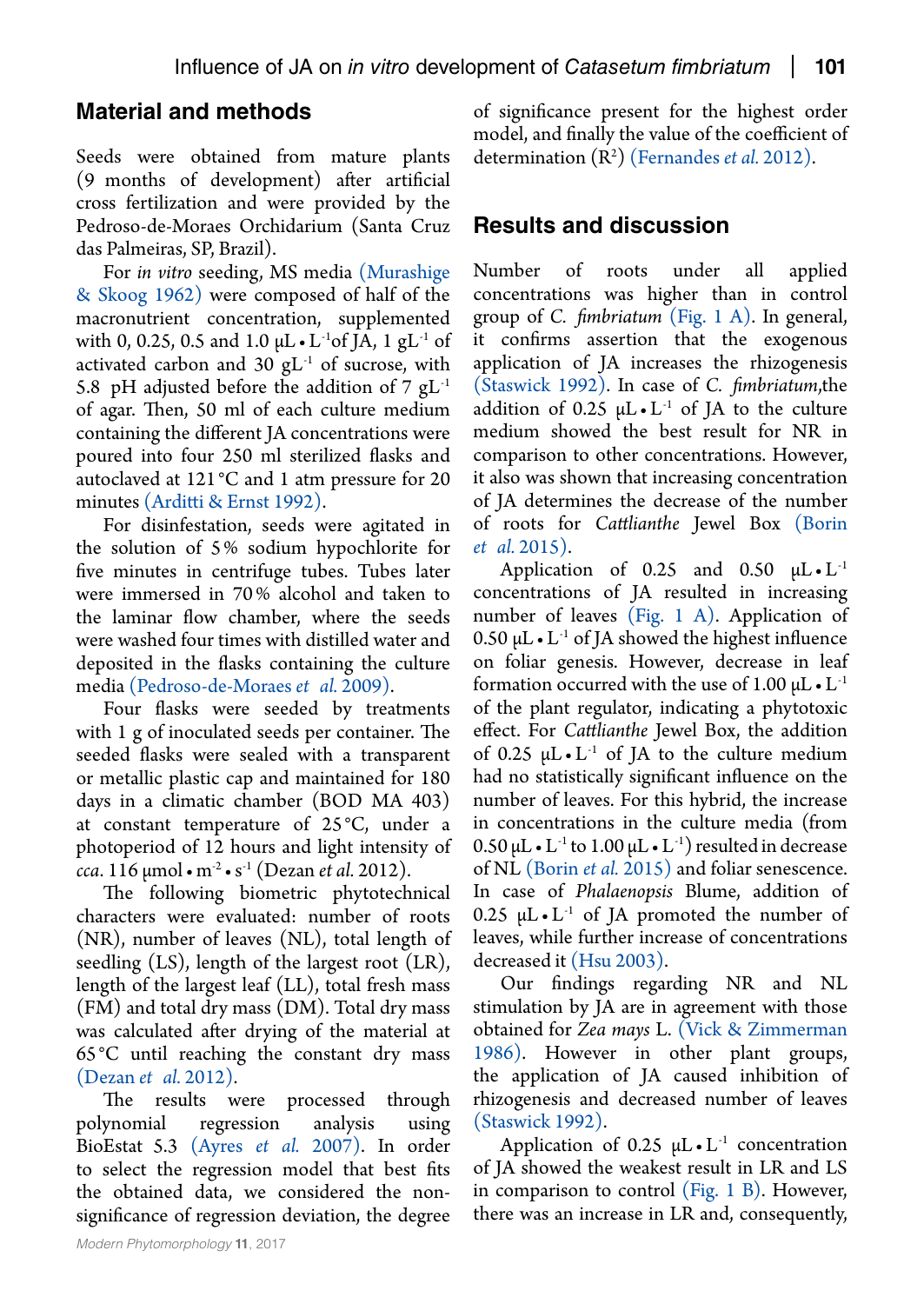

<span id="page-3-0"></span>**Fig. 1.** Polynomial correlation of biometric variables of *Catasetum fimbriatum* seedlings: **NR** – number of roots; **NL** – number of leaves, **LR** – length of largest root; **LL** – length of largest leaf; **LS** – total length of seedlings; **FM** – fresh mass; **DM** – dry mass.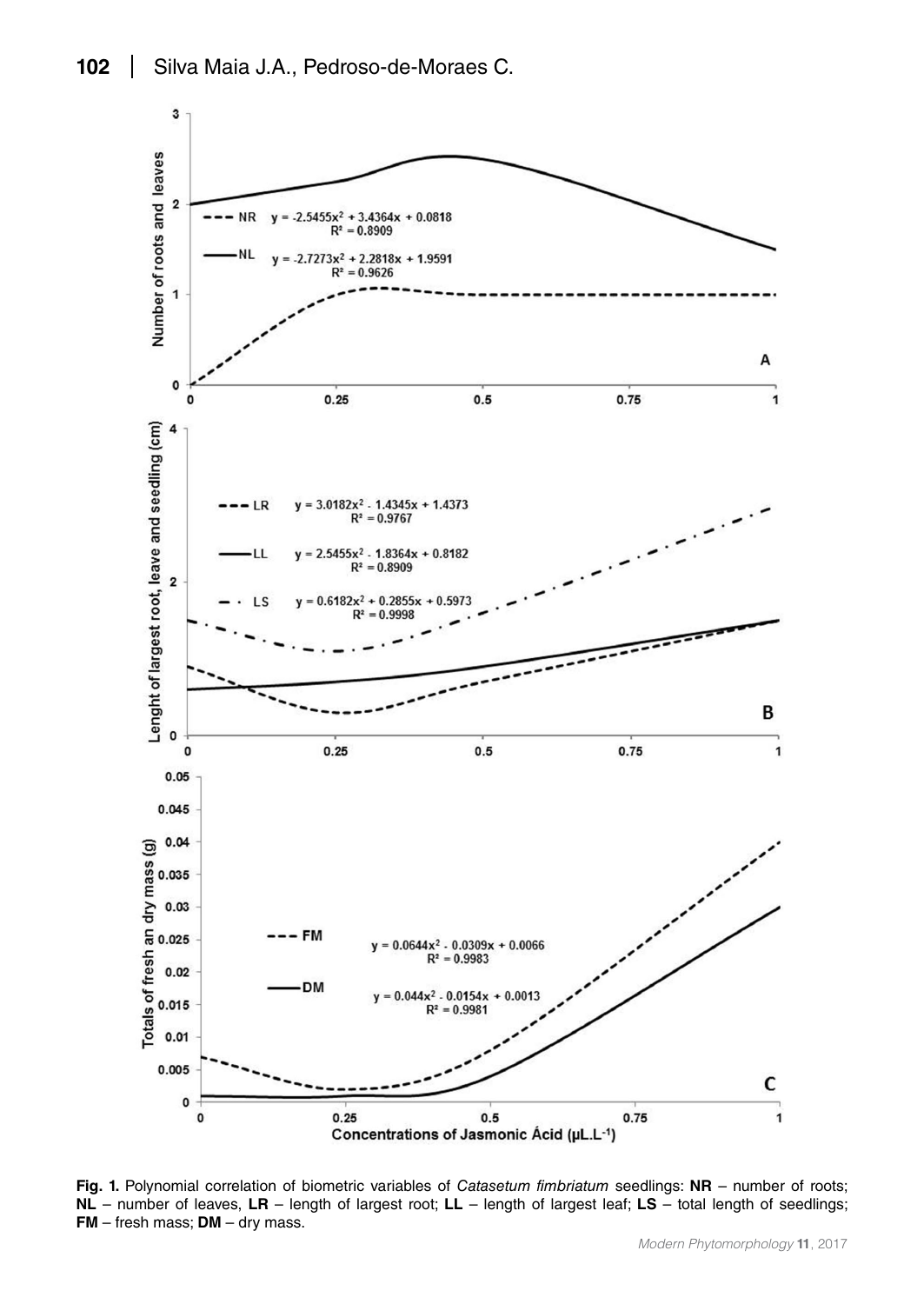of LS with the increasing concentrations of JA; application of  $1.00 \mu L \cdot L^{-1}$  of JA demonstrated the highest results of LR and LS. In case of LL, all applied concentrations were effective, with the concentration of  $1.00 \mu L \cdot L^{-1}$  presenting the best result [\(Fig. 1 B\)](#page-3-0). Such outcomes contradict to findings reported for *Cattlianthe* Jewel Box, for which the concentration of 0.25  $\mu L \cdot L^{-1}$ was the most effective for LR, LL and LS, with increasing concentration generating the worse results [\(Borin](#page-4-6) *et al.* 2015). Regarding LL, our results corroborate the observations recorded for *Allium cepa* L., *Phaseolus coccineus* L. (50 μM) and *Zea mays* (0.1, 10 and 100 μM), with highest concentrations increasing the length of leaves [\(Parthier 1990;](#page-5-5) [Maksymiec & Krupa](#page-5-13)  [2007\)](#page-5-13). From other side, for the *Phalaenopsis* the lowest concentration of JA (25  $\mu$ M) promoted the highest increase in leaf length [\(Hsu 2003\)](#page-5-12).

Regarding the FM variable, application of  $0.25 \mu L \cdot L^{-1}$  concentration of JA added demonstrated the inhibitory effect. However, increasing concentration of the plant regulator promoted FM, where application of  $1.00 \mu L \cdot L^{-1}$ of JA was the most effective (Fig.  $1 \, C$ ). This confirms results obtained for soybean, when the increase of JA concentrations resulted in increased fresh mass of seedlings [\(Koda 1992\).](#page-5-14) These findings also confirms that JA has a positive effect on the cellular water balance, promoting smaller reductions in contained water contents, and promoting greater tissue turgidity [\(Koda 1992;](#page-5-14) [Maksymiec & Krupa](#page-5-13)  [2007;](#page-5-13) [Kerbauy 2008\)](#page-5-15).

Similarly, our studies showed that the increase in JA concentration (mainly 1.00  $\mu$ L • L<sup>-1</sup>) in the culture media promoted an increase in the dry mass of seedlings, (Fig. 1  $\mathbb C$ ). It was also shown that application of JA, pure or fermented by *Botryosphaeria rhodina* (Berk. & M.A. Curtis) Arx, promotes significant increases in the dry mass of floral buds and fruits of *Capsicum frutescens* L. and *Physalis angulata* L., up to the highest (1.00 μM) treated concentration (Linares *et al.* 2010). The increase in dry mass induced by JA can be explained by increasing gene expression related to photosynthetic processes and carbohydrate assimilation [\(Parthier 1990;](#page-5-5) [Koda 1992\).](#page-5-14)

#### **Conclusions**

Based on the results of this study it is evident that: a) the concentration of JA of 0.25  $\mu$ L  $\cdot$  L<sup>-1</sup> and  $0.50 \mu L \cdot L^{-1}$  showed a significant increase for number of roots and number of leaves respectively; b) application of 1.00  $\mu L \cdot L^{-1}$ of JA was the most effective for increasing in length of the largest root, length of the largest leaf, length of seedlings, as well as for fresh and dry mass; c) the use of JA as a plant growth regulator for *in vitro* cultivation still requires further investigation to determine the concentration to be applied by producers, with the aim of obtaining a higher number of desired phytotechnical characteristics in different species of orchids.

## **References**

- <span id="page-4-3"></span>**Arditti J., Ernest R. 1992.** Micropropagation of orchids. John Wiley & Sons, Inc., New York.
- **Ayres M., Ayres J.R.M., Ayres D.L., Santos A.S. 2007.**  BioEstat 5.3 – Aplicações Estatísticas nas Áreas das Ciências Biológicas e Médicas: Sociedade Civil Mamirauá, Belém.CNPq, Brasília.
- <span id="page-4-1"></span>**Bicalho H.D., Barros F. 1998.** On taxonomy of *Catasetum*  subsection *Isoceras*: *Lindleyana* **3**: 87–92.
- <span id="page-4-6"></span>**Borin L., Cavalcante V.R., Paioli R.R., Pedrosode-Moraes C. 2015.** Different concentrations of jasmonic acid on the *in vitro* growth of *Cattlianthe* "Jewel Box" (Orchidaceae). *J. Biol. Nature* **3**: 145–151.
- **Cardoso J.C. 2014.** Levantamento de espécies da família Orchidaceae em Botucatu: potencial ornamental e cultivo. *Horticultura Brasileira* **32**: 7–13.
- <span id="page-4-4"></span>**Dezan L.F., Canassa F., Souza-Leal T., Diogo J.A., Massaro R., Cordeiro G.M., Pedroso-de-Moraes C. 2012.** Crescimento *in vitro* de *Schomburgkia gloriosa* Lindl. em meio de cultivo simplificados. *Idesia (Arica)* **30**: 53–58.
- <span id="page-4-0"></span>**Dodson C.H. 1975.** *Dressleria* and *Clowesia*: a new genus and an old one revived in the Catasetinae. *Selbyana* **1**: 130–137.
- <span id="page-4-2"></span>**Facchini P.J., Johnson A.G., Poupart J., Deluca V. 1996.** Uncoupled defense gene expression and antimicrobial alkaloid accumulation in elicited opium poppy cell cultures. *Plant Physiol.* **111**: 687–697.
- <span id="page-4-5"></span>**Fernandes M.R., Barboza M.P., Souza-Leal T., Pedroso-de-Moraes C. 2012.** Morfobiometria carpo seminal e germinação de *Lafoensia pacari*  A. St. Hil. (Lythraceae) exposta a diferentes concentrações de GA<sub>3</sub>. Semina: Ciências Agrárias **3 (suppl. 1)**: 2571–2584.